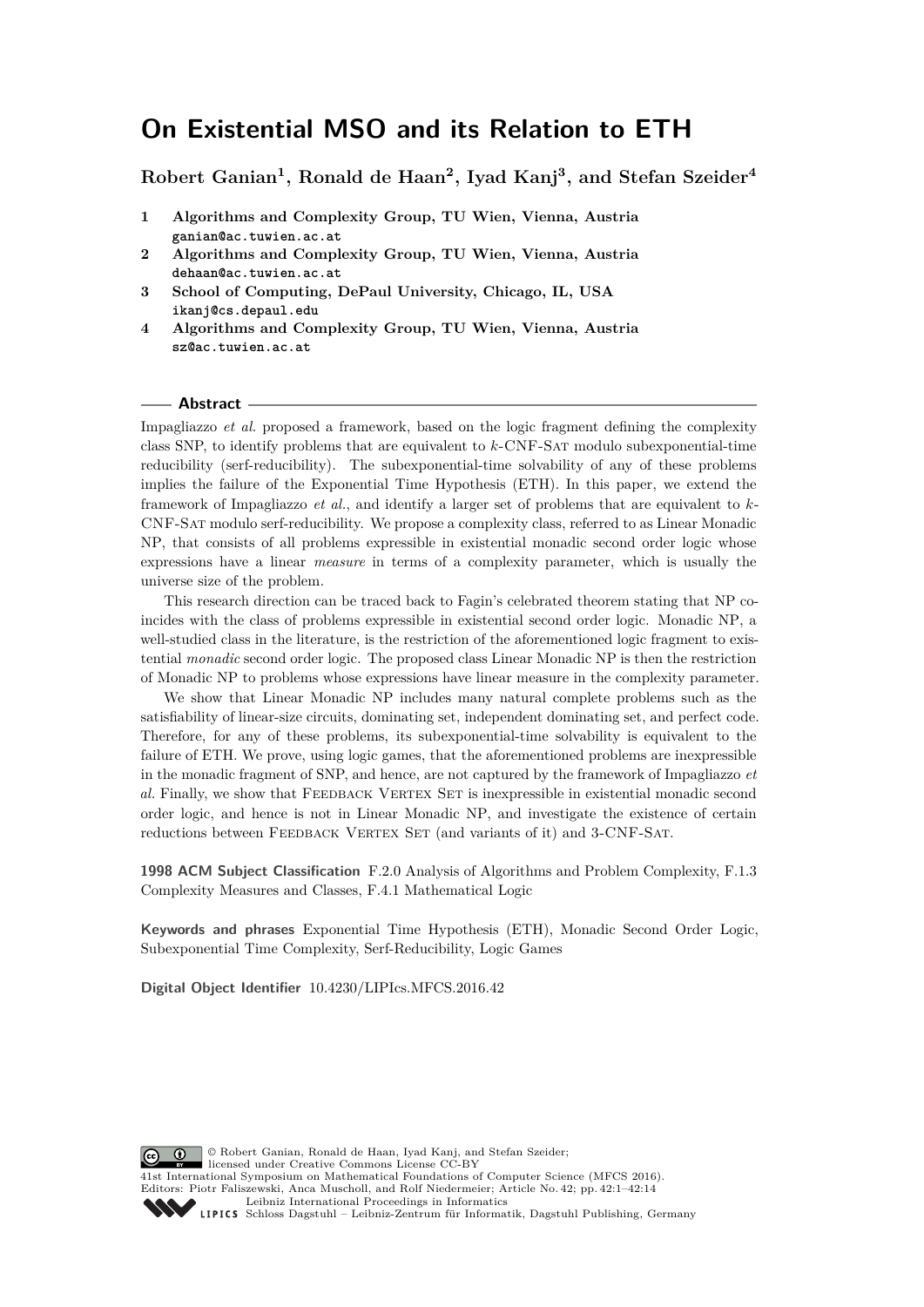## **42:2 On Existential MSO and its Relation to ETH**

## **1 Introduction**

#### **Motivation and related work**

The area of exact algorithms seeks moderately exponential-time algorithms for NP-hard problems that improve on the trivial brute-force algorithms. [T](#page-1-0)his area of research has been gaining a lot of traction in the last two decades. Nowadays, there is a large set of important NP-complete problems such that for each problem there is a long list of exact algorithms, each improving slightly on the running time of the preceding one; we refer the interested reader to [\[19\]](#page-13-1) for exposure to the area of exact algorithms. Perhaps the most well-known—and important—NP-hard problem is the satisfiability of Boolean formulas in conjunctive normal form, abbreviated CNF-Sat. Its importance stems from its practical relevance as well as from the canonical role it plays for the complexity class NP, being the first problem shown to be complete for this class. Despite all the exercised efforts over the last several decades, the best algorithms remain equivalent (in terms of the upper bound on their running time) to the trivial brute-force algorithm that solves CNF-SAT in time  $\mathcal{O}^*(2^n)$ ,<sup>[1](#page-1-1)</sup> where *n* is the number of Boolean variables in the input formula. It has become a common belief among a significant number of researchers in the area of exact algorithms that no  $\mathcal{O}^*(2^{cn})$ -time algorithm, for any constant  $c < 1$ , exists for CNF-SAT. If we restrict the clause-width to be at most  $k$  (where  $k \geq 3$ ) in the instances of CNF-SAT, we obtain the *k*-CNF-SAT problem, for which there is a long list of moderately exponential-time algorithms culminating in the currently-best deterministic algorithm (for a general value of *k*) running in time  $\mathcal{O}((2 - 2/(k+1))^n)$  [\[12\]](#page-12-0).

The sequence of improvements in the running time of moderately exponential-time algorithms for *k*-CNF-Sat, as well as for other NP-complete problems, led researchers to ask whether we can "indefinitely" keep improving the running time of exact algorithms for these problems. More formally, it triggered the question of whether an algorithm solving *k*-CNF-SAT in time  $\mathcal{O}(2^{o(n)})$ , or equivalently in time  $\mathcal{O}(2^{\varepsilon n})$  for every  $\varepsilon > 0$ , exists; an algorithm with such running time is referred to as a *subexponential-time algorithm*. In their seminal paper, Impagliazzo *et al.* [\[22\]](#page-13-2) investigated this question. They proved that the existence of a subexponential-time algorithm for  $k$ -CNF-SAT, for any integer-constant  $k \geq 3$ , is related to its membership in the class SNP, introduced in [\[30\]](#page-13-3). The class SNP consists of all search problems expressible by second-order existential formulas whose first-order part is universal; we shall refer to the aforementioned logic fragment as *SNP logic*. For a problem in SNP, they defined a complexity parameter based on its SNP logic expression. They introduced the notion of completeness for the class SNP under serf-reductions, which are subexponential-time complexity preserving reductions with respect to the aforementioned complexity parameter, and identified a class of problems that are complete for SNP under serf-reducibility; the subexponential-time solvability of any of these problems with respect to its corresponding complexity parameter implies the subexponential-time solvability of all problems in SNP. They proved that many well-known NP-hard problems are SNP-complete under serf-reducibility with respect to a complexity parameter that is linear in the natural universe size of the problem, including *k*-CNF-Sat (universe is the Boolean variables in the formula), VERTEX COVER, INDEPENDENT SET, and *c*-COLORABILITY  $(c > 3)$  (universe is the vertex set of the graph), for which extensive efforts to develop subexponential-time

<span id="page-1-0"></span>Kanj was partially supported by DFG, project NI 369/12. Ganian, de Haan and Szeider were partially supported by FWF, projects P 26200 and P 26696. Ganian is also affiliated with FI MU, Brno, Czech Republic.

<span id="page-1-1"></span><sup>&</sup>lt;sup>1</sup> The  $\mathcal{O}^*$  notation suppresses a polynomial factor in the input length.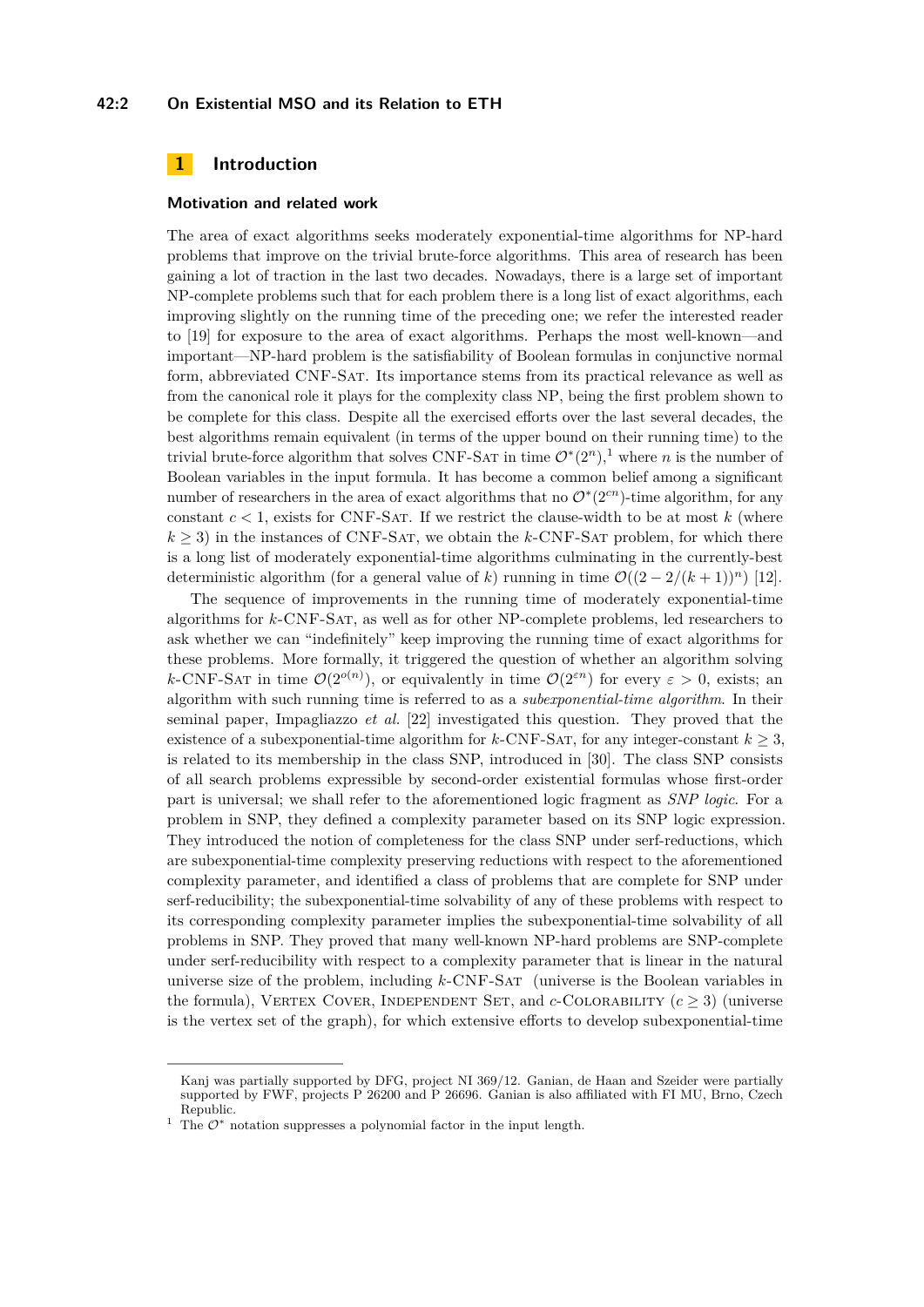algorithms have been made in the last three decades with no success. This led them to formulate the Exponential Time Hypothesis (ETH), stating that *k*-CNF-Sat is not solvable in subexponential-time, which is equivalent to the statement that not all SNP problems are solvable in subexponential time. ETH has become a standard hypothesis in complexity theory for proving hardness results that is closely related to the computational intractability of a large class of well-known NP-hard problems, measured from a number of different angles, such as subexponential-time complexity, fixed-parameter tractability, and approximation [\[6,](#page-12-1) [7,](#page-12-2) [10,](#page-12-3) [28,](#page-13-4) [29\]](#page-13-5).

## **Our results**

The SNP logic framework developed by Impagliazzo *et al.* [\[22\]](#page-13-2) captures some well-known NP-complete problems that are serf-reducible to *k*-CNF-Sat with respect to their universe size, but fails to capture many others. Using logic games, we prove in Section [3](#page-4-0) that there are many natural NP-complete problems that are not captured by this SNP logic framework, and yet are serf-reducible to *k*-CNF-Sat. Examples of such problems include the satisfiability problem for linear-size circuits (LINEAR CIRCUIT-SAT), DOMINATING SET, INDEPENDENT DOMINATING SET, and PERFECT CODE. The restrictedness of the SNP-based framework, due to the restrictedness of SNP logic to allowing only universal quantifiers in the first order part, prevents the expressibility of problems such as the aforementioned ones, as we show in this paper that none of these problems can be expressed in SNP logic with a complexity parameter that is linear in the natural universe size of the problem.

We propose a complexity class, referred to as Linear Monadic NP, that captures more problems than the SNP-based framework of Impagliazzo *et al.* [\[22\]](#page-13-2). Fagin's celebrated theorem [\[15\]](#page-13-6) states that NP coincides with the class of properties expressible in existential second-order logic. The class monadic NP, introduced by Fagin *et al.* [\[16\]](#page-13-7), is the restriction of NP to problems expressible in monadic second-order logic in which the second-order part is existential, that is, all second-order variables have arity at most one (*i.e.*, set variables), and no universal quantification is allowed over these relations. The class monadic NP is a well-studied complexity class, and several properties have been shown to be inexpressible in the logic fragment defining this class [\[2,](#page-12-4) [3,](#page-12-5) [16,](#page-13-7) [23,](#page-13-8) [25\]](#page-13-9). We show in this paper that the class monadic NP plays an important role as well in identifying problems that are equivalent to *k*-CNF-Sat under serf-reducibility. We define a measure (for expressions), and use it to define a logic fragment, *Linear Existential Monadic Second-Order Logic* (LEMSO), consisting of the restriction of existential monadic second-order logic to expressions whose measure is linear in the complexity parameter, where the complexity parameter is defined as in Impagliazzo *et al.* [\[22\]](#page-13-2). The class Linear Monadic NP consists of all search problems expressible in LEMSO. All natural problems described in [\[22\]](#page-13-2) including *k*-CNF-SAT, INDEPENDENT SET, VERTEX Cover, *c*-Colorability, which are complete for SNP under serf-reducibility with respect to their natural universe size (number of variables/vertices), are also complete for Linear Monadic NP under serf-reducibility. In fact, each problem in the class of problems defined by Impagliazzo *et al.* [\[22\]](#page-13-2) consisting of all problems expressible in the SNP logic with a linear complexity parameter (as defined in [\[22\]](#page-13-2)) is in Linear Monadic NP. We prove that problems such as LINEAR CIRCUIT-SAT, DOMINATING SET, and INDEPENDENT DOMINATING SET are in Linear Monadic NP (and are actually complete for Linear Monadic NP), but *are not* expressible in the SNP logic, thus showing that the set of problems expressible in the SNP logic with a linear complexity parameter is a proper subset of Linear Monadic NP. This implies that the subexponential-time solvability of any of the aforementioned problems is equivalent to the failure of ETH. Our inexpressibility proofs use the framework of logic games, namely the Ajtai-Fagin game and the Ehrenfeucht-Fraïssé game.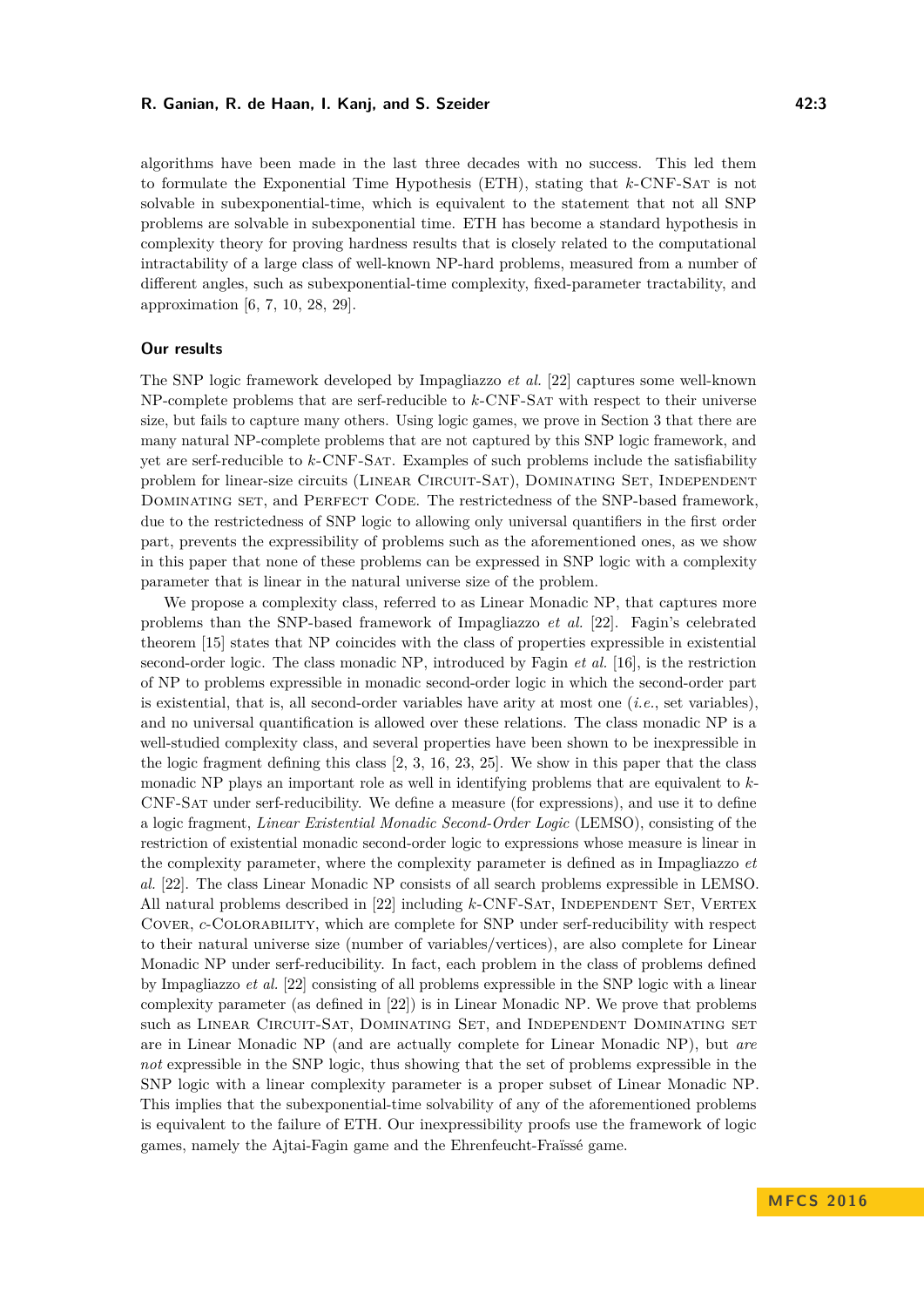## **42:4 On Existential MSO and its Relation to ETH**

Finally, we show using logic games that FEEDBACK VERTEX SET is inexpressible in EMSO, and hence is not in Linear Monadic NP. Whereas it can be easily shown that 3-CNF-Sat is serf-reducible to FEEDBACK VERTEX SET (by composing the two folklore polynomial-time reductions from 3-CNF-SAT to VERTEX COVER and from VERTEX COVER to FEEDBACK VERTEX SET), it is open whether a serf-reduction exists in the other direction. We show that there is a polynomial-time reduction from FEEDBACK VERTEX SET to 3-CNF-SAT with a quasi-linear increase in the universe size, and define a variant of FEEDBACK VERTEX SET that is equivalent to 3-CNF-SAT under serf-reducibility.

# **2 Preliminaries**

## **2.1 Satisfiability**

The CNF-Satisfiability problem, shortly CNF-Sat, is given a formula *F* in the CNF form, decide whether or not *F* is satisfiable. The *width* of a clause in a CNF formula *F* is the number of literals in the clause. The  $k$ -CNF-SAT problem, where  $k \geq 2$ , is the restriction of the CNF-Sat problem to instances in which the width of each clause is at most *k*. It is well known that the  $k$ -CNF-SAT problem for  $k \geq 3$  is NP-complete [\[20\]](#page-13-10). LINEAR CNF-SAT is the restriction of CNF-Sat to formulas with a linear number of clauses with respect to the number of variables.

A *circuit* is a directed acyclic graph. The vertices of indegree 0 are called the *variables* or *input gates*, and are labeled either by *positive literals*  $x_i$  or by *negative literals*  $\overline{x}_i$ . The vertices of indegree larger than 0 are called the *gates* and are labeled with Boolean operators ∧ or ∨. A special gate of outdegree 0 is designated as the *output* gate. We do not allow negation gates in the circuit since, by De Morgan's laws, a general circuit can be efficiently converted into the above circuit model. The *size* of a circuit  $C$ , denoted  $|C|$ , is the number of gates in it. A circuit *C* is *satisfiable* if there is a truth assignment to the input variables of *C* that makes *C* evaluate to 1. The CIRCUIT-SATISFIABILITY problem, shortly CIRCUIT-SAT, is given a circuit  $C$ , decide whether or not  $C$  is satisfiable. LINEAR CIRCUIT-SAT is the restriction of Circuit-Sat to circuits of linear size with respect to the number of variables.

## **2.2 Subexponential time and SNP**

For any  $n \in \mathbb{N}$ , by [*n*] we denote the set  $\{1, 2, \ldots, n\}$ . The time complexity functions used in this paper are assumed to be proper complexity functions.

It is clear that CNF-SAT is solvable in time  $2^n|F|^{\mathcal{O}(1)}$ , where *F* is the input instance and *n* is the number of variables in *F*. We say that CNF-Sat is solvable in *subexponential time* if there exists an algorithm that solves the problem in time  $2^{o(n)}|F|^{\mathcal{O}(1)}$ . Using the results of [\[8\]](#page-12-6) and [\[17\]](#page-13-11), the above definition is equivalent to the following: CNF-Sat is solvable in *subexponential time* if there exists an algorithm that for all  $\varepsilon = 1/\ell$ , where  $\ell$  is a positive integer, solves the problem in time  $2^{\varepsilon n} |I|^{\mathcal{O}(1)}$ .

Let  $Q$  and  $Q'$  be two problems, and let  $\mu$  and  $\mu'$  be two parameter functions defined on instances of *Q* and *Q*', respectively. In the case of CNF-SAT,  $\mu$  and  $\mu'$  will be the number of variables in the instances of these problems. A *subexponential-time Turing reduction family* [\[22\]](#page-13-2), see also [\[17\]](#page-13-11), shortly a *serf-reduction*<sup>[2](#page-3-0)</sup>, is an algorithm *A* with an oracle to  $Q'$ such that there are computable functions  $f, g : \mathbb{N} \longrightarrow \mathbb{N}$  satisfying: (1) given a pair  $(I, \varepsilon)$ 

<span id="page-3-0"></span><sup>&</sup>lt;sup>2</sup> Serf-reductions were introduced in [\[22\]](#page-13-2). Here we use the definition given in [\[17\]](#page-13-11). There is a slight difference between the two definitions, and the latter definition is more flexible for our purposes.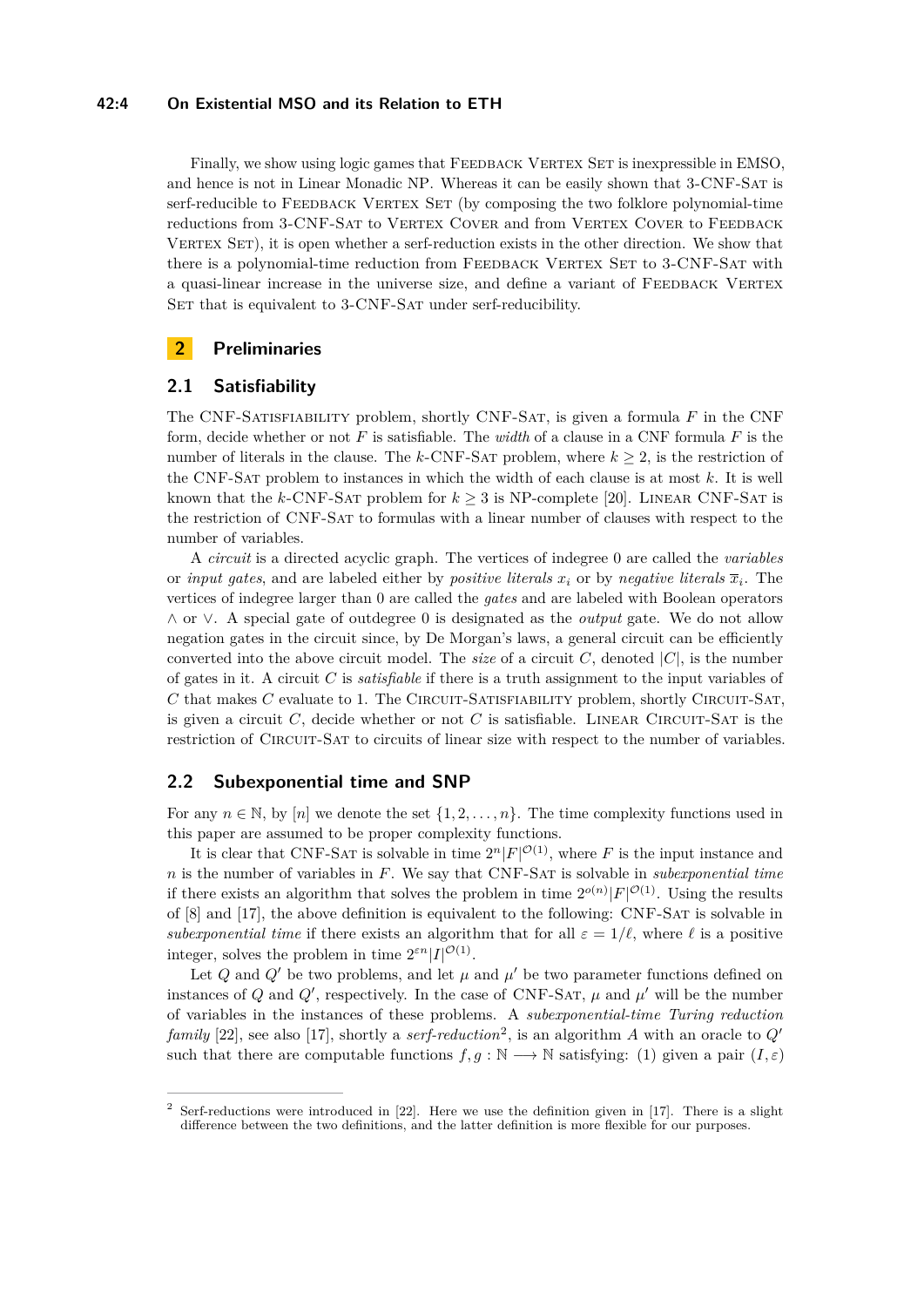where  $I \in Q$  and  $\varepsilon = 1/\ell$  ( $\ell$  is a positive integer), *A* decides *I* in time  $f(1/\varepsilon)2^{\varepsilon \mu(I)}|I|^{\mathcal{O}(1)}$ ; and (2) for all oracle queries of the form " $I' \in Q''$ " posed by A on input  $(I, \varepsilon)$ , we have  $\mu'(I') \leq g(1/\varepsilon)(\mu(I) + \log|I|).$ 

The class SNP consists of all search problems expressible by second-order existential formulas whose first-order part is universal [\[30\]](#page-13-3); that is, search problems expressible by secondorder formulas of the form  $\exists R_1 \dots \exists R_q \ \forall z_1 \dots \forall z_r \ \Phi(S, R_1, \dots, R_q, z_1, \dots, z_r)$ , where *S* is the input structure,  $R_1, \ldots, R_q$  are (bound) relations,  $z_1, \ldots, z_r$  are first-order variables, and  $\Phi$ is a quantifier-free Boolean formula. We will refer to the preceding logic fragment as the *SNP logic*. Impagliazzo *et al.* [\[22\]](#page-13-2) defined a complexity parameter for each such expression equal to  $\sum_{i=1}^{q} |R_i|^{\alpha_i}$ , where  $|R_i|$  and  $\alpha_i$ ,  $i = 1, \ldots, q$ , are the encoding length of  $R_i$  and its arity, respectively. For monadic relations, the number of bits needed to describe *R<sup>i</sup>* , is the size of the universe on which  $R_i$  is interpreted, and hence, as noted in [\[22\]](#page-13-2), the complexity parameter in this case is linear in the universe size. They formulated the *Exponential Time Hypothesis* (ETH) stating that  $k$ -CNF-SAT (for any  $k \geq 3$ ) cannot be solved in subexponential time  $2^{o(n)}$ , where *n* is the number of variables in the input formula. Therefore, there exists  $c > 0$ such that *k*-CNF-SAT cannot be solved in time  $\mathcal{O}(2^{cn})$ . ETH is equivalent to the statement that not all SNP problems are solvable in subexponential time.

# <span id="page-4-0"></span>**3 Linear Monadic NP and Serf-Reducibility to Linear Circuit-Sat**

In this section, we present a fragment of existential second-order logic that extends the SNP logic introduced by Impagliazzo *et al.* [\[22\]](#page-13-2) in the sense that it captures a larger set of problems that are serf-reducible to 3-CNF-Sat. The logic fragment we propose is a restriction of the well-studied existential monadic second-order logic (EMSO) that defines the complexity class Monadic NP (modulo standard syntactic augmentations to allow the expression of optimization problems). To define this logic fragment, we introduce a measure/function that associates with each expression in EMSO a value in terms of the complexity parameter of the expression, and we define Linear Monadic NP to be the restriction of Monadic NP to those expressions whose measure is linear in the complexity parameter. The complexity parameter of the expression we use is the same parameter defined by [\[22\]](#page-13-2) for expressions in SNP: If  $R_1, \ldots, R_q$  are the existentially-quantified second-order relations in the expression, where  $R_i$ has arity  $\alpha_i$ , for  $i = 1, ..., q$ , then the complexity parameter of the expression is  $\sum_{i=1}^q |R_i|^{\alpha_i}$ .

We note that the SNP logic does not restrict the existentially quantified relations to be monadic, and we could have opted to do the same in this paper (*i.e.*, not restrict ourselves to monadic relations and Monadic NP), and the results in this paper would not have been affected. However, observe that the aforementioned complexity parameter defined by [\[22\]](#page-13-2) and also used by us, when interpreted on a given structure (graph, CNF-formula, etc.) yields a parameter that is equal to  $\sum_{i=1}^{q} |U|^{\alpha_i}$ , where *U* is the natural universe on which the relations  $R_1, \ldots, R_q$  are interpreted. Hence, this parameter can only be linear in the universe size (number of vertices in a graph, number of variables in a formula, etc.) if all relations in the expression are monadic; otherwise, the complexity parameter will be at least quadratic. To be able to use serf-reductions to claim that a subexponential-time algorithm for 3-CNF-Sat yields a subexponential-time algorithm for the search problem under consideration with respect to a complexity parameter that is linear in the universe size of the problem, the existentially-quantified relations in the SNP logic expression of the problem need to be monadic. We will refer to this fragment of SNP logic as *monadic SNP logic*, which, by the above, is the fragment of interest in the framework of Impagliazzo *et al.* [\[22\]](#page-13-2) when studying the equivalence between natural problems modulo serf-reducibility.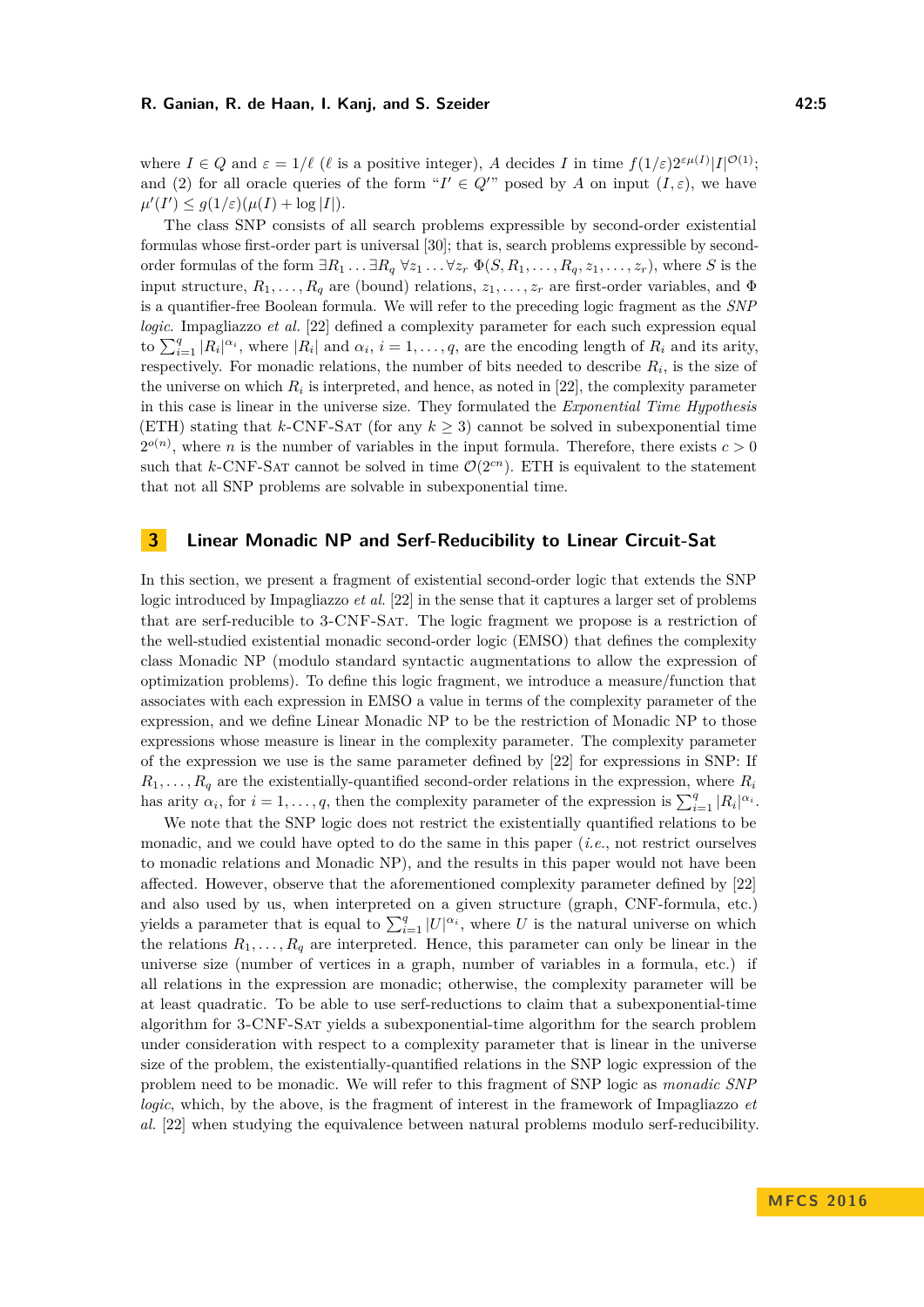#### **42:6 On Existential MSO and its Relation to ETH**

We refer to the corresponding complexity class as Monadic SNP. By the same token, and without loss of generality, in this paper we restrict ourselves to Monadic NP.

## **3.1 Linear Monadic NP**

The fragment of existential second-order logic that we consider is based on an inductively defined measure. Intuitively, this measure captures the size of the Boolean circuit that can be constructed for a concrete instance of the problem that is satisfiable if and only if there is an assignment to the second-order variables that makes the first-order part of the formula true.

We consider EMSO formulas with a single free monadic second-order variable, to be able to express optimization problems where solutions of a given (exact) size are sought.

In particular, let  $\varphi(S) = \exists R_1 \dots \exists R_q \ Q_1 z_1 \dots Q_r z_r \ \Phi(S, R_1, \dots, R_q, z_1, \dots, z_r)$  be an existential second-order logic formula, where *S* is a free monadic second-order variable, where  $R_1, \ldots, R_q$  are (bound) monadic second-order variables, where  $z_1, \ldots, z_r$  are first-order variables and  $Q_1, \ldots, Q_r \in \{\exists, \forall\}$ , and where  $\Phi$  is quantifier-free.

Moreover, let *A* be an optimization problem consisting of inputs  $(I, N)$ , where *I* is a relational structure over the same relational vocabulary as  $\Phi$ , and where *N* is a positive integer.

We say that  $\varphi(S)$  expresses the problem *A* if for each input  $(I, N)$  it holds that  $(I, N) \in A$ if and only if there is an interpretation  $S_0$  of *S* in *I* of size exactly *N* such that  $I \models \varphi(S_0)$ .

More generally, we also consider existential second-order logic formulas  $\varphi(S)$  where the first-order part does not need to be in prenex form, that is, first-order quantifications and Boolean connectives can freely alternate.

Without loss of generality, we suppose that formulas  $\varphi(S)$  are in negation normal form.

For search problems that do not involve an optimization component (*e.g.*, 3-CNF-Sat), we can simply omit the free variable *S* in the logic expression and the integer *N* in the problem input. All definitions and results extend straightforwardly to this setting.

For optimization problems where solutions of a given minimum or maximum size are sought, it suffices to investigate the variant of the problem involving solutions of exactly the given size, because it can easily be shown that there is a serf-reduction between these different problem variants.

Our size measure *s* is based on inductively defined measures,  $s_{\forall}$  and  $s_{\exists}$ , that we define below. All measures take as input a second-order logic formula, and return an arithmetic expression over the single variable *n*. For any formula  $\varphi(S)$  that expresses a search problem *A*, intuitively, the expression  $s(\varphi(S)) = f(n)$  denotes an upper bound on the size of the Boolean circuit that expresses a given instance in terms of the input size *n*.

We inductively define these measures as follows. Here we let *Q* range over {∀*,* ∃}, and we let  $\overline{Q}$  denote the unique quantifier in  $\{\forall,\exists\}\setminus\{Q\}$ . Moreover, we let ∘ range over  $\{\wedge,\vee\}$ , and we let *a* denote any atom.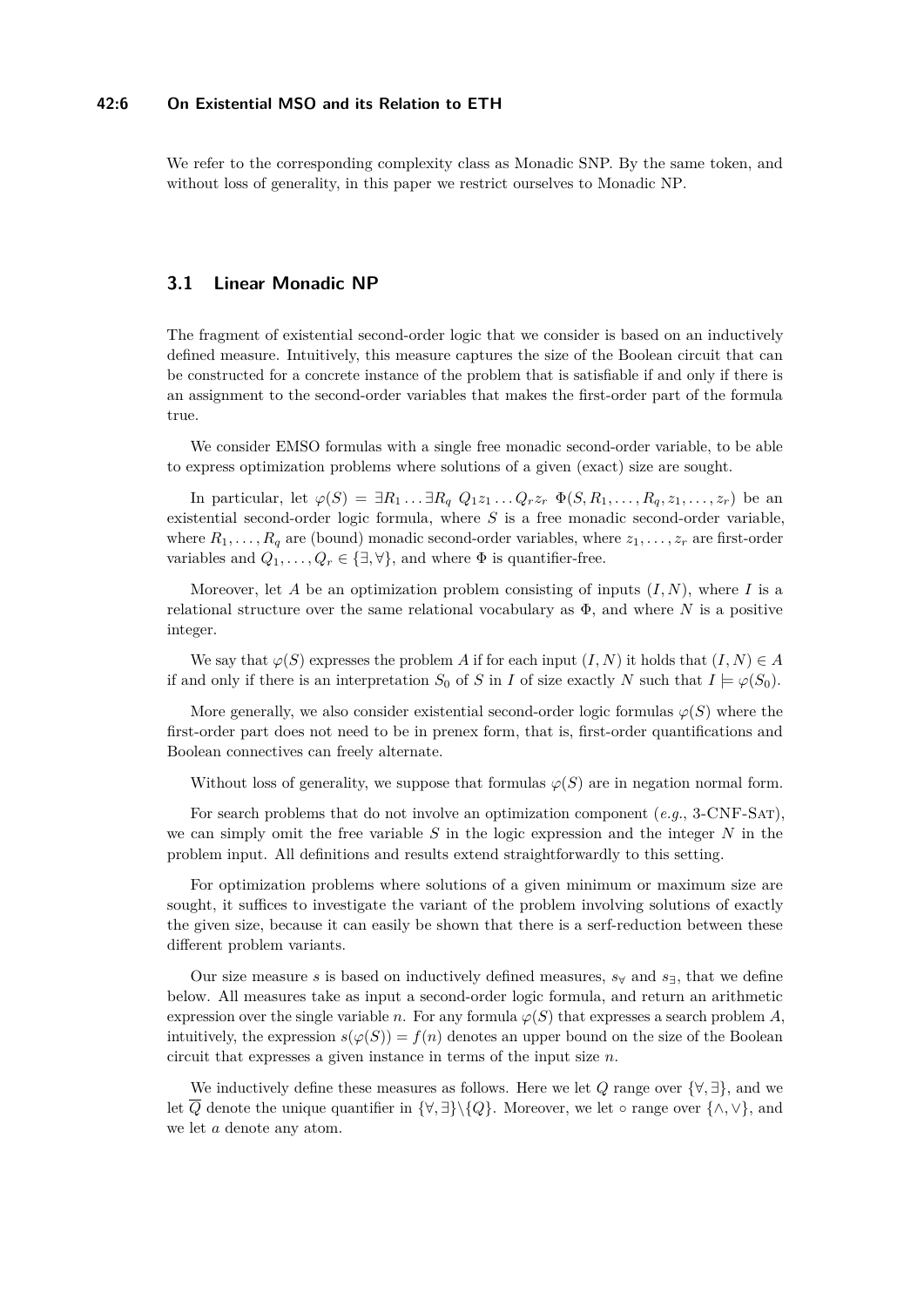<span id="page-6-2"></span><span id="page-6-0"></span>

| $s(\exists R_i \psi) = s(\psi);$                                                      |                                                                                       |                                                    | (1) $s(\psi_1 \circ \psi_2) = 1 + s(\psi_1) + s(\psi_2);$                                               | (2)  |
|---------------------------------------------------------------------------------------|---------------------------------------------------------------------------------------|----------------------------------------------------|---------------------------------------------------------------------------------------------------------|------|
| $s(Qz_i \psi) = \begin{cases} n \\ 1 + s_Q(Qz_i \psi) \end{cases}$                    |                                                                                       | if $\psi$ does not contain any occurrence of $Q$ ; |                                                                                                         | (3)  |
|                                                                                       | otherwise;                                                                            |                                                    |                                                                                                         |      |
|                                                                                       | $s_Q(\overline{Q}z_i \psi) = 1 + n \cdot s_{\overline{Q}}(\psi);$                     |                                                    | (4) $s_Q(a) = s_Q(\neg a) = 0;$                                                                         | (6)  |
|                                                                                       | $s_O(Qz_i \psi) = n \cdot s_O(\psi);$                                                 | (5)                                                |                                                                                                         |      |
|                                                                                       |                                                                                       |                                                    | $s_Q(\psi_1 \circ \psi_2) = s_Q(\psi_2)$ if $\psi_1$ contains no occurrences of second-order variables; | (7)  |
|                                                                                       |                                                                                       |                                                    | $s_O(\psi_1 \circ \psi_2) = s_O(\psi_1)$ if $\psi_2$ contains no occurrences of second-order variables; | (8)  |
| for the case where both $\psi_1$ and $\psi_2$ contain second-order variables, we let: |                                                                                       |                                                    |                                                                                                         |      |
|                                                                                       | $s_{\exists}(\psi_1 \vee \psi_2) = s_{\exists}(\psi_1) + s_{\exists}(\psi_2);$        | (9)                                                | $s_{\forall}(\psi_1 \vee \psi_2) = 1 + s_{\exists}(\psi_1) + s_{\exists}(\psi_2);$                      | (11) |
|                                                                                       | $s_{\forall}(\psi_1 \wedge \psi_2) = s_{\forall}(\psi_1) + s_{\forall}(\psi_2);$ (10) |                                                    | $s_{\exists}(\psi_1 \wedge \psi_2) = 1 + s_{\forall}(\psi_1) + s_{\forall}(\psi_2).$                    | (12) |

<span id="page-6-1"></span>The intuition behind the definition of the measure is that  $s(\varphi(S))$  measures the size of the Boolean circuit *C* that is needed to express the formula  $\varphi(S)$  when interpreted over the input *I*;  $s(\varphi(S))$  returns an arithmetic expression with a single symbol, *n*, that is interpreted as the size of the universe *U* of the relational structure *I*. The variables of *C* are of the form  $x_{T,e}$ , representing whether an element *e* in the domain of *I* is chosen to be part of the interpretation of the monadic second-order variable *T*. The circuit *C* then encodes the first-order part of  $\varphi$ .

The computation of  $s(\varphi)$  works as follows. The existential second-order quantifiers are disregarded, and the outermost Boolean connectives are dealt with in a straightforward inductive manner.

For every maximal subformula  $\psi$  that starts with a first-order quantifier  $Q$ , there are two options. Either  $\psi$  contains only first-order quantifiers of a single type—in which case the measure *s* returns *n* for this subformula—or  $\psi$  contains quantifiers of both types. In the latter case, the size of the (sub)circuit to represent  $\psi$  is measured inductively using  $s_Q$ .

The measure  $s_Q$  keeps track of what logic gate is the parent of the subcircuit representing the subformula  $\psi$  (*i.e.*,  $Q = \forall$  corresponds to an  $\wedge$ -gate as parent and  $Q = \exists$  corresponds to an ∨-gate as parent), and increases the size only if the subcircuit cannot be integrated/merged with its parent gate. For example, if the output gate of the subcircuit is an ∧-gate, and its parent is also an ∧-gate, these two gates can be merged into a single large ∧-gate.

► **Definition 1.** We define Linear Monadic NP to be the class of NP search problems such that each is expressible using an EMSO formula  $\varphi(S)$  with  $s(\varphi(S)) = \mathcal{O}(n)$ .

The following theorem shows that LINEAR CIRCUIT-SAT can serve as the canonical satisfiability problem for Linear Monadic NP:

<span id="page-6-3"></span>▶ **Theorem 2.** Let *A* be a problem in Linear Monadic NP, and suppose that *A* is expressible *using an EMSO formula*  $\varphi(S)$ *, where*  $s(\varphi(S)) = \mathcal{O}(n)$ *. Then A is serf-reducible to* LINEAR Circuit-Sat*, where the parameter of A is the size of the universe of the input structure, and that for* Linear Circuit-Sat *is the number of variables of the circuit.*

**Sketch of Proof.** Let *A* be a search problem with input of the form  $(I, N)$ , where *I* is a relational structure with universe U, and  $N \in \mathbb{N}$ , such that A is expressed by the EMSO formula  $\varphi(S) = \exists R_1, \ldots, R_q \Phi(R_1, \ldots, R_q, S)$ , with  $s(\varphi(S)) = \mathcal{O}(n)$ .

We know that  $\Phi$  consists of first-order formulas  $\psi_1, \ldots, \psi_k$ —each starting with a firstorder quantifier—that are combined using the connectives  $\wedge$  and  $\vee$ , and that  $s(\psi_i) = \mathcal{O}(n)$ for each  $i \in [k]$ .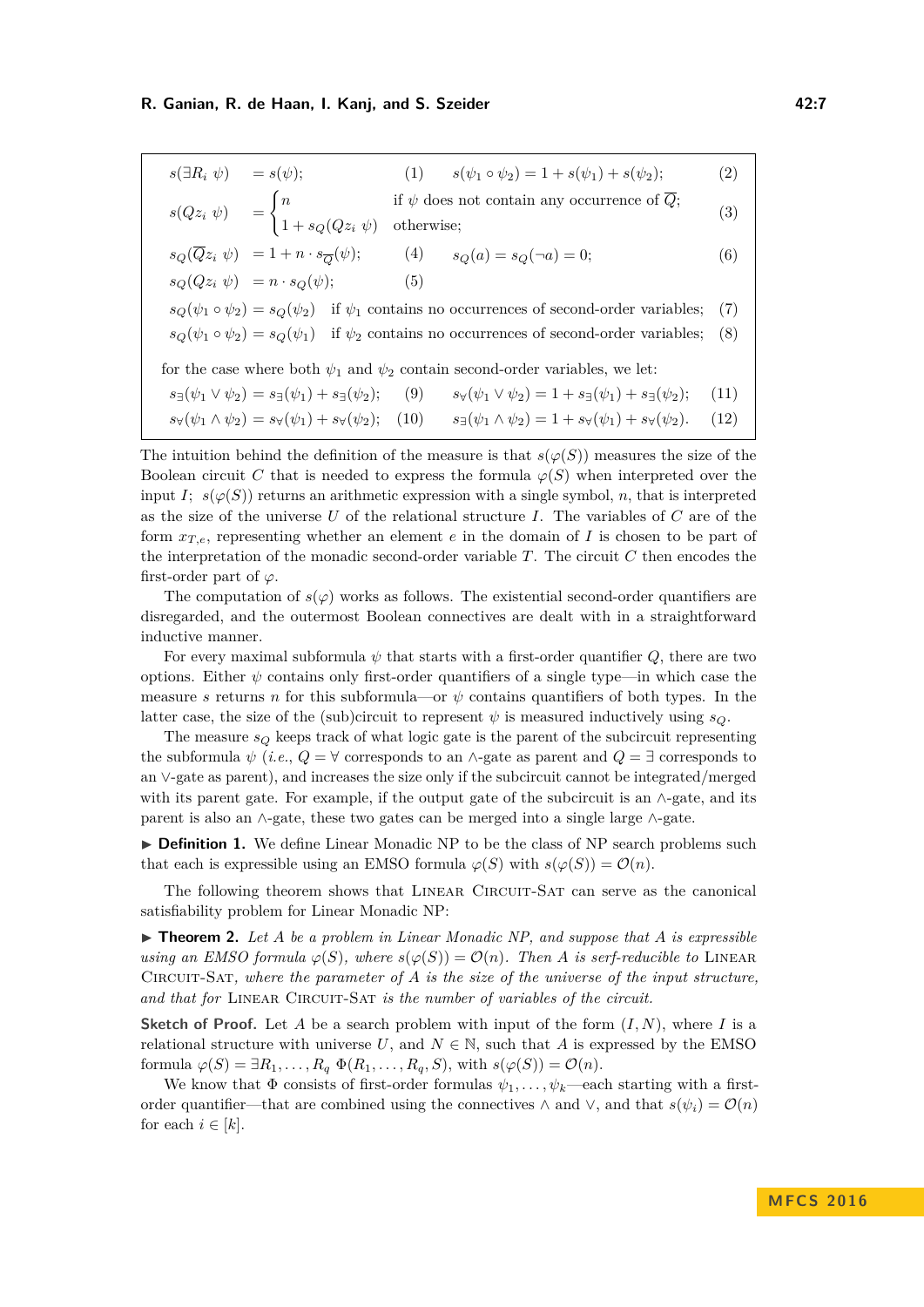## **42:8 On Existential MSO and its Relation to ETH**

We reduce the problem to LINEAR CIRCUIT-SAT by transforming each such formula  $\psi_i$  into a sequence of (subexponentially many) circuits  $C_{i,1}, \ldots, C_{i,b_i}$  where each such circuit  $C_{i,b_i}$  is of size linear in |*U*|.

If  $\psi_i$  contains only universal first-order quantifiers, or only existential first-order quantifiers, constructing such a sequence of circuits can be done using known results [\[22,](#page-13-2) Theorems 1 and 2].

Otherwise, if  $\psi_i$  contains both universal and existential first-order quantifiers, we transform  $\psi_i$  into a single circuit  $C_i$  inductively, breaking the formula  $\psi_i$  into its subformulas and constructing subcircuits for each subformula.

Intuitively, this circuit  $C_i$  is constructed by 'unfolding' universal quantifiers into  $\wedge$ -gates and existential quantifiers into ∨-gates. Using the inductive definition of the measure *s* in Equations [\(1\)](#page-6-0)–[\(12\)](#page-6-1), and by our assumption that  $s(\psi_i)$  is a linear function in *n*, we can derive that this construction yields a circuit  $C_i$  that is of size linear in  $|U|$ .

▶ **Definition 3.** A problem *A* is *Linear Monadic NP-complete under serf-reducibility* if (1) it is in Linear Monadic NP and (2) every problem in Linear Monadic NP is serf-reducible to *A*.

<span id="page-7-0"></span>► Corollary 4. LINEAR CIRCUIT-SAT *is Linear Monadic NP-complete under serf-reducibility.* 

Note that all problems in Monadic SNP [\[22\]](#page-13-2) are in Linear Monadic NP. This is because every EMSO expression (in negation normal form) that contains no first-order quantifier alternations has a linear measure—due to Equation [\(3\)](#page-6-2). Because Linear Circuit-Sat is serf-reducible to 3-CNF-SAT [\[24\]](#page-13-12), Corollary [4](#page-7-0) implies the following:

I **Corollary 5.** *Every Monadic SNP-complete problem is Linear Monadic NP-complete under serf-reducibility. Therefore, a Linear Monadic NP-complete problem is solvable in subexponential time if and only if ETH fails.*

The above implies that the well-known SNP-complete problems  $k$ -CNF-SAT  $(k > 3)$ , *c*-Colorability, Independent Set, Clique, and Vertex Cover, among others, are Linear Monadic NP-complete. (Note that every problem that is complete for Linear Monadic NP under serf-reducibility is clearly hard for SNP under serf-reducibility.)

## <span id="page-7-1"></span>**3.2 Applications: Expressing Natural Optimization Problems**

We saw in the previous subsection that LINEAR CIRCUIT-SAT is in Linear Monadic NP. We prove in Subsection [3.3](#page-8-0) that Linear Circuit-Sat is not in monadic SNP. The same can be shown for problems that are serf-equivalent to LINEAR CIRCUIT-SAT, such as LINEAR Hitting Set and Linear Set Cover. In this subsection, we give several examples of natural graph problems that are in Linear Monadic NP, but are inexpressible in monadic SNP logic as will be shown in Subsection [3.3.](#page-8-0) The definition of these natural problems can be found in [\[14\]](#page-13-13).

Our first example is DOMINATING SET, with the number of vertices as the complexity parameter. This problem can be expressed using the following formula  $\varphi_{DS}(S)$ :

$$
\varphi_{\text{DS}}(S) = \forall x \ (S(x) \lor \exists y (S(y) \land E(x, y))).
$$

From Equations [\(1\)](#page-6-0)–[\(12\)](#page-6-1), we get that  $s(\varphi_{DS}(S)) = n + 1$ . In effect:

```
s(\varphi_{\text{DS}}(S)) = s[\forall x \ (S(x) \lor \exists y(S(y) \land E(x, y)))) = 1 + s_{\forall}[\forall x \ (S(x) \lor \exists y(S(y) \land E(x, y))))]= 1 + n \cdot s_{\forall}[(S(x) \vee \exists y(S(y) \wedge E(x, y))))] = 1 + n \cdot (1 + s_{\exists}[S(x)] + s_{\exists}[\exists y(S(y) \wedge E(x, y))])= 1 + n \cdot (1 + 0 + n \cdot s = [S(y) \wedge E(x, y)]) = 1 + n \cdot (1 + 0 + n \cdot s = [S(y)])<br>= 1 + n · (1 + 0 + n · 0) = n + 1
       = 1 + n \cdot (1 + 0 + n \cdot 0)
```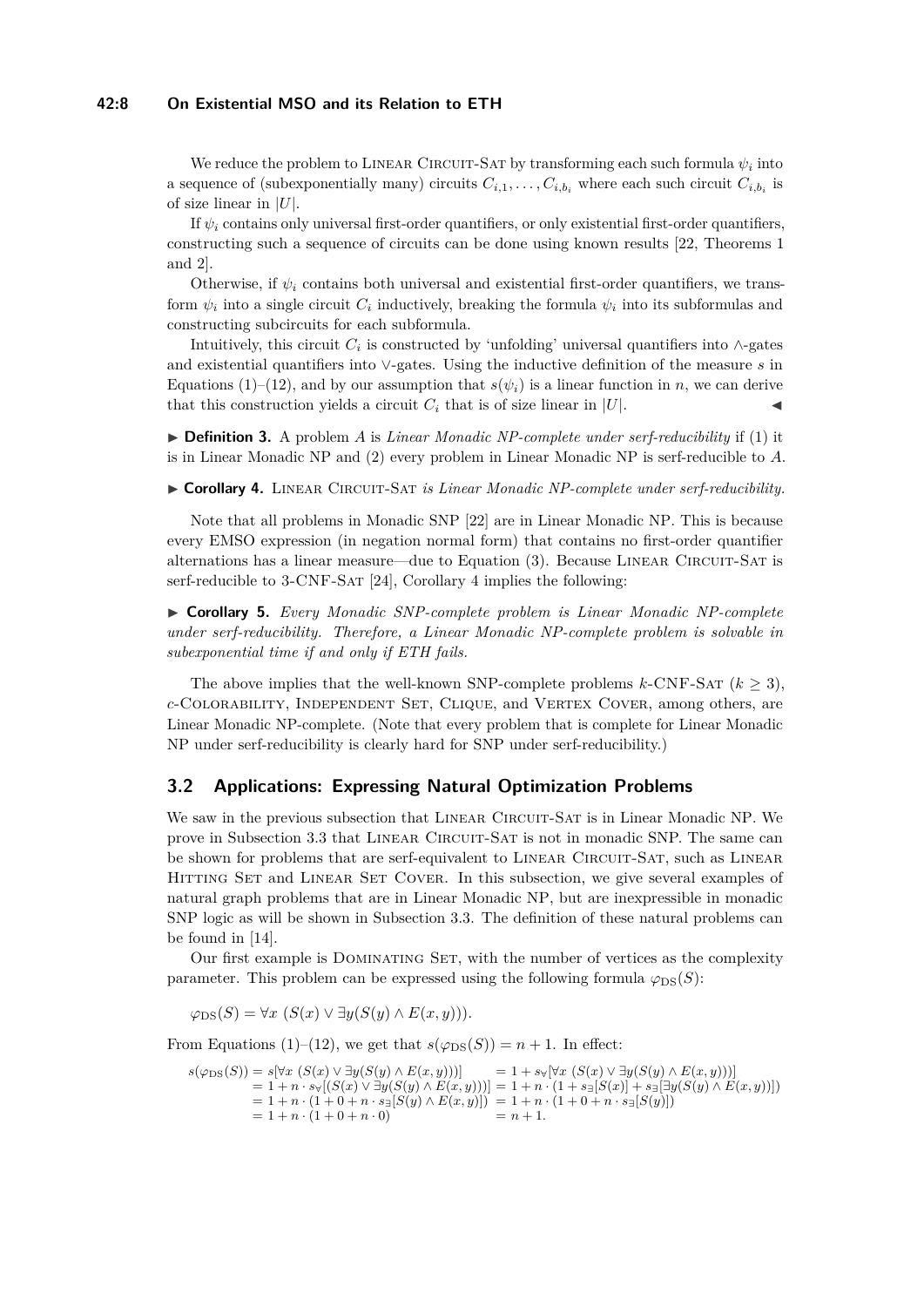It follows that DOMINATING SET is in Linear Monadic NP. Our second example is the Red-Blue Dominating Set problem [\[11\]](#page-12-7), with the number of vertices as the complexity parameter. The expression is  $\varphi_{\text{RB-DS}}(S) = \forall x (\neg S(x) \lor R(x)) \land \forall y (\neg B(y) \lor \exists z (S(z) \land E(z, y))),$ for which it can be easily verified that  $s(\varphi_{RB-DS}(S)) = 2n + 2$ .

Similarly, we can express the problem Non-Blocker [\[14\]](#page-13-13), with the number of vertices as complexity parameter, using the following formula  $\varphi_{\text{NB}}(S) = \forall x \ (\neg S(x) \lor \exists y \ (\neg S(y) \land \neg S(y))$  $E(x, y)$ )). It can be easily verified that  $s(\varphi_{NB}(S)) = n + 1$ , and hence NON-BLOCKER is in Linear Monadic NP.

The Independent Dominating Set problem [\[11\]](#page-12-7) is also in Linear Monadic NP because it can be expressed as a conjunction of the two expressions for DOMINATING SET and INDEPENDENT SET. Specifically, the formula  $\varphi_{\text{IDS}}(S) = \varphi_{\text{DS}}(S) \wedge [\forall x \forall y (\neg E(x, y) \vee \neg S(x) \vee$  $\neg S(y)$ ] expresses the problem and  $s(\varphi_{\text{IDS}}(S)) = 2n + 2$ .

A similar expression to the above shows that the Dominating Clique problem [\[9\]](#page-12-8) is also in Linear Monadic NP.

Further examples of problems that are in Linear Monadic NP are Distance-*r* Dominating Set [\[21\]](#page-13-14), *r*-Threshold Dominating Set [\[14\]](#page-13-13), and *r*-Domatic Partition [\[32\]](#page-13-15), for any integer-constant *r*.

We give the expression for *r*-DOMINATING SET below, whose measure can verified to be  $\mathcal{O}(n)$ . The expressions for the other two problems are omitted.

$$
\varphi_{r\text{-DS}}(S) = \forall x \ \exists y_1 \exists y_2 \dots \exists y_r \ [((x = y_1) \lor E(x, y_1)) \land \dots \land ((y_{r-1} = y_r) \lor E(y_{r-1}, y_r)) \land S(y_r)].
$$

Finally, the PERFECT CODE problem [\[11\]](#page-12-7) is in Linear Monadic NP because it can be expressed using the following formula  $\varphi_{\text{PC}}(S)$ , for which it can be verified that  $s(\varphi_{\text{PC}}(S)) = 3n + 3$ :

$$
\varphi_{\rm PC}(S) = \left[ \forall x \forall y \left( \neg E(x, y) \lor \neg S(x) \lor \neg S(y) \right) \right] \land \left[ \forall z \left( S(z) \lor \exists y \left( S(y) \land E(z, y) \right) \right) \right] \land \\ \left[ \forall z \forall x \forall y \left( \neg S(x) \lor \neg S(y) \lor \neg E(x, z) \lor \neg E(y, z) \right) \right].
$$

Via standard reductions from 3-CNF-Sat, it can be easily shown that all the problems discussed above are complete for Linear Monadic NP under serf-reducibility. Therefore, we have the following:

I **Corollary 6.** *For any of the problems* Dominating Set*,* Red-Blue Dominating Set*,* Independent Dominating Set*,* Dominating Clique*, r*-Threshold Dominating Set*,* Distance-*r* Dominating Set*, r*-Domatic Partition*, and* Perfect Code*, the following holds: the problem is solvable in subexponential time if and only if ETH fails.*

# <span id="page-8-0"></span>**3.3 Inexpressibility in Monadic SNP Logic**

We prove in this subsection that DOMINATING SET is inexpressible in monadic SNP logic, and show how the proof can be straightforwardly adapted to other considered problems. In particular, we show that there exists no formula  $\varphi$  in this logic with one free set variable such that  $(G, S) \models \varphi(S)$  if and only if *S* is a dominating set in *G*. This shows that the greater freedom in quantifier alternation offered by our new logic fragment is necessary to express this problem. Before we give a formal proof of this result, we will need several notions from the area of logic; we refer the reader to Libkin's book [\[26\]](#page-13-16). The key tool we use to prove inexpressibility is the so-called Ajtai-Fagin game [\[1,](#page-12-9) [26\]](#page-13-16), defined below.

**Definition 7.** Let P be a property of graphs equipped with a single set, let  $\Gamma$  be a fragment of FO logic, and let  $\ell, k \in \mathbb{N}$ . Then the  $(\mathcal{P}, \ell, k, \Gamma)$ -Ajtai-Fagin game is a 2-player game between the duplicator and the spoiler which proceeds in the following 4 steps: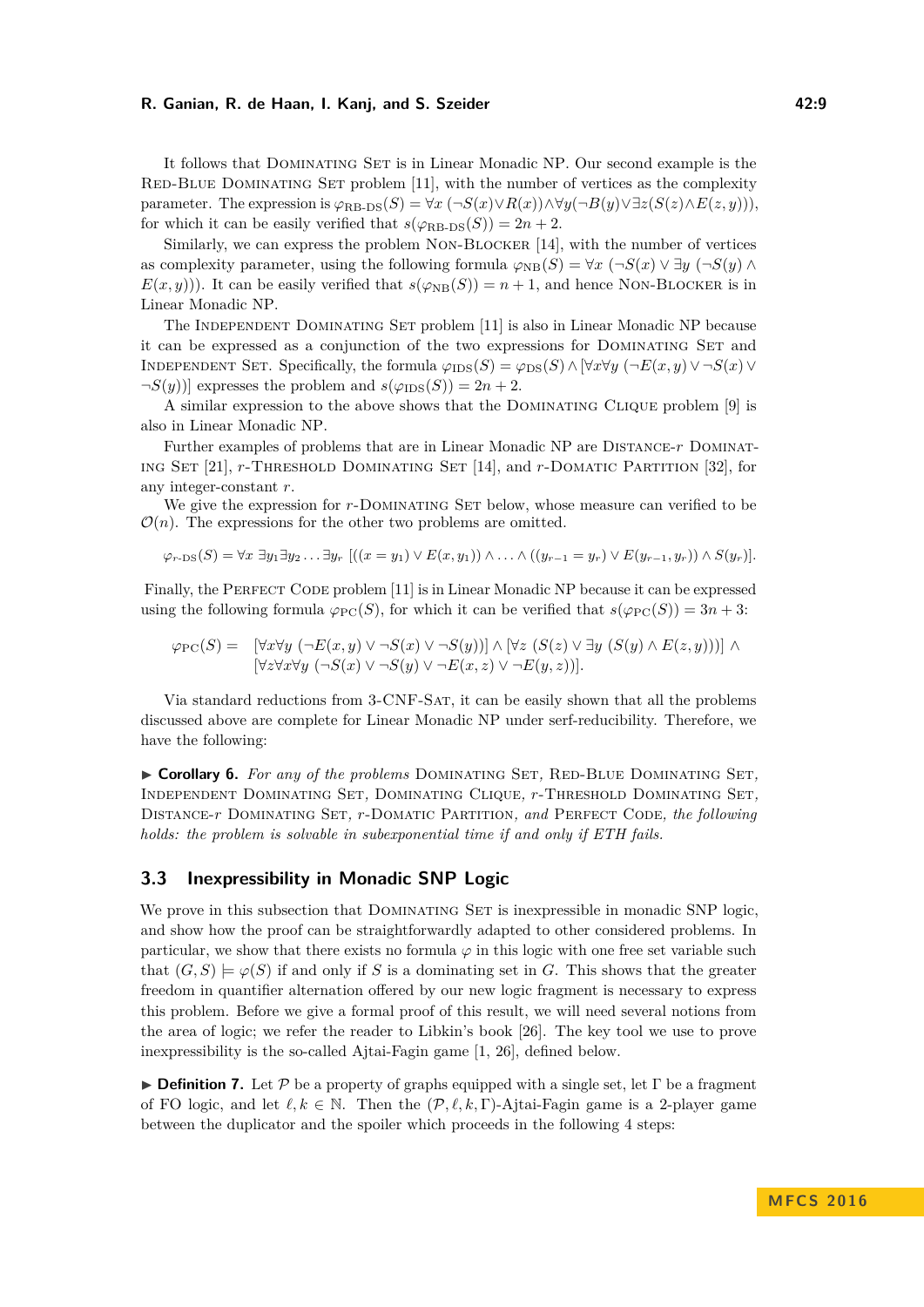#### **42:10 On Existential MSO and its Relation to ETH**

- **1.** The duplicator selects a graph *G* equipped with a set *S* such that  $(G, S) \in \mathcal{P}$ .
- **2.** The spoiler selects  $\ell$  subsets  $U_1, \ldots, U_\ell$  of  $V(G)$ .
- **3.** The duplicator selects a graph  $G'$  equipped with a set  $S'$  and also  $\ell$  subsets  $U'_1, \ldots, U'_{\ell}$  of  $V(G')$ .
- **4.** The duplicator wins if and only if he can prove that  $(G, S, U_1, \ldots, U_\ell)$  and  $(G', S', U'_1, \ldots, U'_\ell)$  agree on  $\Gamma[k]$ .

**Proposition 8** ([\[1,](#page-12-9) [26\]](#page-13-16)). The duplicator has a winning strategy in the  $(\mathcal{P}, \ell, k, \Gamma)$ -Ajtai-Fagin game if and only if P is not definable by any formula with a single free set variable *S* of the form  $\exists X_1, \ldots, \exists X_\ell \chi(S, X_1, \ldots, X_\ell)$ , where  $\chi$  is a formula in  $\Gamma$ .

The final ingredient we need is a result which links the number of quantifier alternations in an FO formula to the moves of the Ehrenfeucht-Fraïssé game. The *j-alternations k-round Ehrenfeucht-Fraïssé game* is a restriction of the standard Ehrenfeucht-Fraïssé game to at most *j* alternations ("switches") of the structure where the spoiler makes his moves. As a special case of a result by Pezzoli [\[31\]](#page-13-17), it follows that the duplicator wins the 0-alternations *k*-round Ehrenfeucht-Fraïssé game on  $(A, B)$  if and only if  $A$  and  $B$  agree on all universal first-order formulas of quantifier rank at most *k*. We are now ready to prove our inexpressibility result.

▶ Lemma 9. DOMINATING SET *is inexpressible in monadic SNP logic*.

**Sketch of Proof.** We use the Ajtai-Fagin game and describe a winning strategy for the duplicator for every fixed  $\ell, k \in \mathbb{N}$ . In Step 1, the duplicator selects a graph *G* which consists of  $2^{2\ell} \cdot k + 1$  copies of  $K_2$ , and a set *S* which contains a single vertex from each copy of  $K_2$ ; observe that *S* is a dominating set of *G*. In Step 2, the spoiler arbitrarily selects his subsets  $U_1, \ldots, U_\ell$  of vertices of *G*.

Before proceeding to Step 3, we need to find a "sufficiently frequent" configuration in  $(G, U_1, \ldots, U_\ell)$  for the duplicator to exploit. Let the *type*  $T(v)$  of a vertex  $v \in G$  be defined as  $T(v) = \{i \mid v \in U_i\}$ . Let *a, b* be vertices of *G* which form a  $K_2$  such that  $b \in S$ . Then the *configuration*  $C(a, b)$  of  $a, b$  is the tuple  $(T(a), T(b))$ . Since the number of distinct types is upper-bounded by  $2^{\ell}$ , the number of distinct configurations is upper-bounded by  $2^{2\ell}$ . By construction, there must exist some configuration which occurs at least  $k+1$  times in  $G$ ; let us now fix an arbitrary such configuration  $(T_1, T_2)$ .

In Step 3, the duplicator selects a graph *H* equipped with a set *Q*. The graph *H* consists of a copy of *G* and one isolated vertex *p*. Let *f* be a bijection witnessing the isomorphism from  $H - p$  to  $G$ ; then the duplicator selects  $H$  and also the vertex-subsets  $W_1, \ldots, W_\ell$  of  $H$ as follows: (1) for each vertex  $w \in H - p$ ,  $w \in Q$  if and only if  $f(w) \in S$ ; (2) for each vertex *w* ∈ *H* − *p* and each  $i \in [\ell], w \in W_i$  if and only if  $f(w) \in U_i$ ; and (3)  $p \in W_i$  if and only if  $i \in T_1$ .

In Step 4, it suffices to prove that  $(G, S, U_1, \ldots, U_\ell)$  and  $(H, Q, W_1, \ldots, W_\ell)$  agree on all first-order formulas with alternation number 0 and quantifier rank at most *k*. This is done by giving a winning strategy for the duplicator in the 0-alternations *k*-round Ehrenfeucht-Fraïssé game. On a high level, if the spoiler chooses to play on *G*, then the duplicator can precisely copy the spoiler's moved on *H*. On the other hand, if the spoiler decides to play on *H* then the duplicator can also precisely copy all spoiler's moves on *G* with the exception of a move on *p*; there, the duplicator uses the fact that the configuration  $(T_1, T_2)$  is sufficiently frequent to find a suitable replacement for  $p$  in  $G$ .

The same technique can be applied to prove the inexpressibility of other problems considered in Subsection [3.2.](#page-7-1) For some, it suffices to merely adapt the above construction, while for others, such as LINEAR CIRCUIT-SAT, new constructions are required.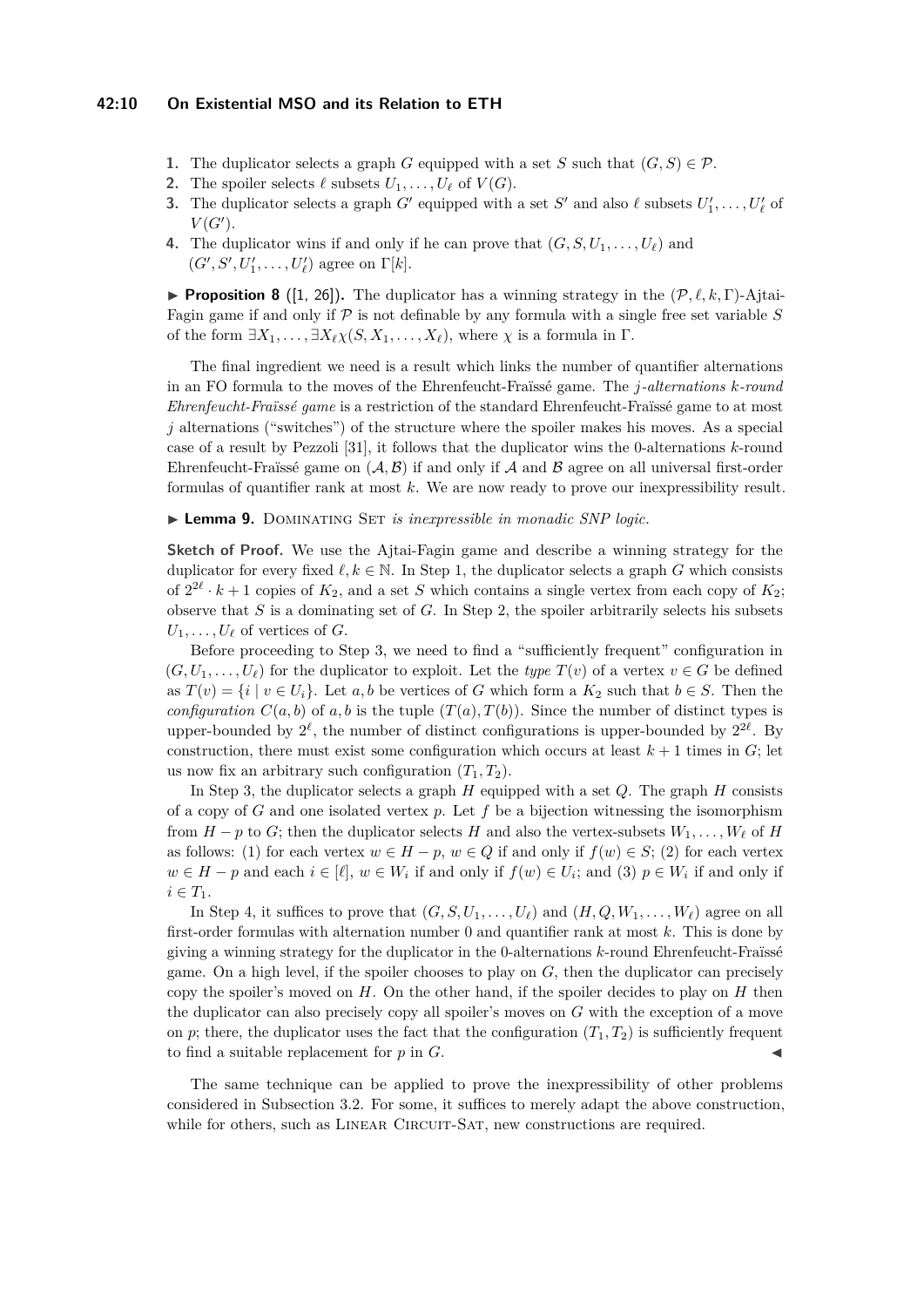# **4 Feedback Vertex Set**

In the previous section, we gave a logic fragment such that every problem that is expressible in this logic fragment is serf-reducible to 3-CNF-Sat. A natural question to ask is whether there exist NP-complete problems that are not serf-reducible to 3-CNF-Sat, under some plausible complexity-theoretic hypothesis. This question has been answered by several works. For instance, Calabro *et al.* [\[4\]](#page-12-10) showed that, unless ETH fails, the restriction of CNF-SAT to instances in which the number of clauses is super-linear in the number of variables is not serf-reducible to 3-CNF-Sat. More unlikely complexity-theoretic consequences befall if we replace CNF-Sat restricted to instances with super-linear number of clauses with "harder" satisfiability problems (*e.g.*, general CNF-SAT or CIRCUIT-SAT). While the aforementioned problems are all expressible in EMSO, their expressions yield super-linear measures.

We also saw in the previous section that many natural graph problems, such as *c*-COLORABILITY (for any integer-constant  $c > 0$ ), INDEPENDENT SET, VERTEX COVER and Dominating Set are serf-reducible to 3-CNF-Sat, which raises the question of whether there is any natural graph problem that is not serf-reducible to 3-CNF-Sat. While it is not difficult to define a graph problem that, unless ETH fails, is not serf-reducible to 3-CNF-Sat, we do not know of any natural graph problem for which the aforementioned statement can be proved. In this section, we propose FEEDBACK VERTEX SET as a possible such candidate problem. The reason we believe that FEEDBACK VERTEX SET might be such a problem is that FEEDBACK VERTEX SET implicitly embodies a HITTING SET problem [\[5\]](#page-12-11) (or a satisfiability problem) with possibly exponentially-many cycles to hit. Whereas in CNF-Sat and in Hitting Set the sets/clauses are given explicitly (*i.e.*, are part of the input), which allows us to quantify over the set of all sets/clauses, and hence, express these problems in monadic NP, the cycles in an instance of FEEDBACK VERTEX SET are implicitly encoded in the input graph. Moreover, enumerating all the cycles in a graph may require exponential time, which surpasses the allowed time in a serf-reduction.

While we are unable to prove that FEEDBACK VERTEX SET is not serf-reducible to 3-CNF-SAT (assuming ETH does not fail), we could prove that FEEDBACK VERTEX SET is inexpressible in EMSO, which rules out the possibility of using the proposed framework in this paper to show that FEEDBACK VERTEX SET is serf-reducible to 3-CNF-SAT. We leave it as an open problem whether FEEDBACK VERTEX SET is serf reducible to 3-CNF-SAT. We also show in this section that there is a polynomial-time reduction from FEEDBACK VERTEX SET to 3-CNF-SAT that maps an instance of FEEDBACK VERTEX SET with *n* vertices to an equivalent instance of 3-CNF-SAT with  $\mathcal{O}(n \lg n)$  variables, and define a variant of FEEDBACK VERTEX SET that is equivalent to 3-CNF-SAT under serf-reducibility.

## **4.1 Inexpressibility of FEEDBACK VERTEX SET in EMSO**

Recall that, by Theorem [2,](#page-6-3) we could obtain a serf-reduction from FEEDBACK VERTEX SET to 3-CNF-SAT if there existed an EMSO formula  $\varphi(X)$  with linear measure such that  $(G, S) \models \varphi(S)$  if and only if *S* is a feedback vertex set in *G*. In this subsection, we will prove that this approach cannot work; in particular, we show that feedback vertex set is not even expressible in EMSO. Our first step lies in showing that acyclicity is inexpressible by an EMSO sentence. However, instead of using the Ajtai-Fagin game (which would require a highly technical specification of a strategy for the duplicator), our proof will rely on the classical notion of *Hanf-locality*. We refer to Libkin's book [\[26\]](#page-13-16) for the omitted definitions.

▶ **Lemma 10.** *Acyclicity is inexpressible in EMSO.*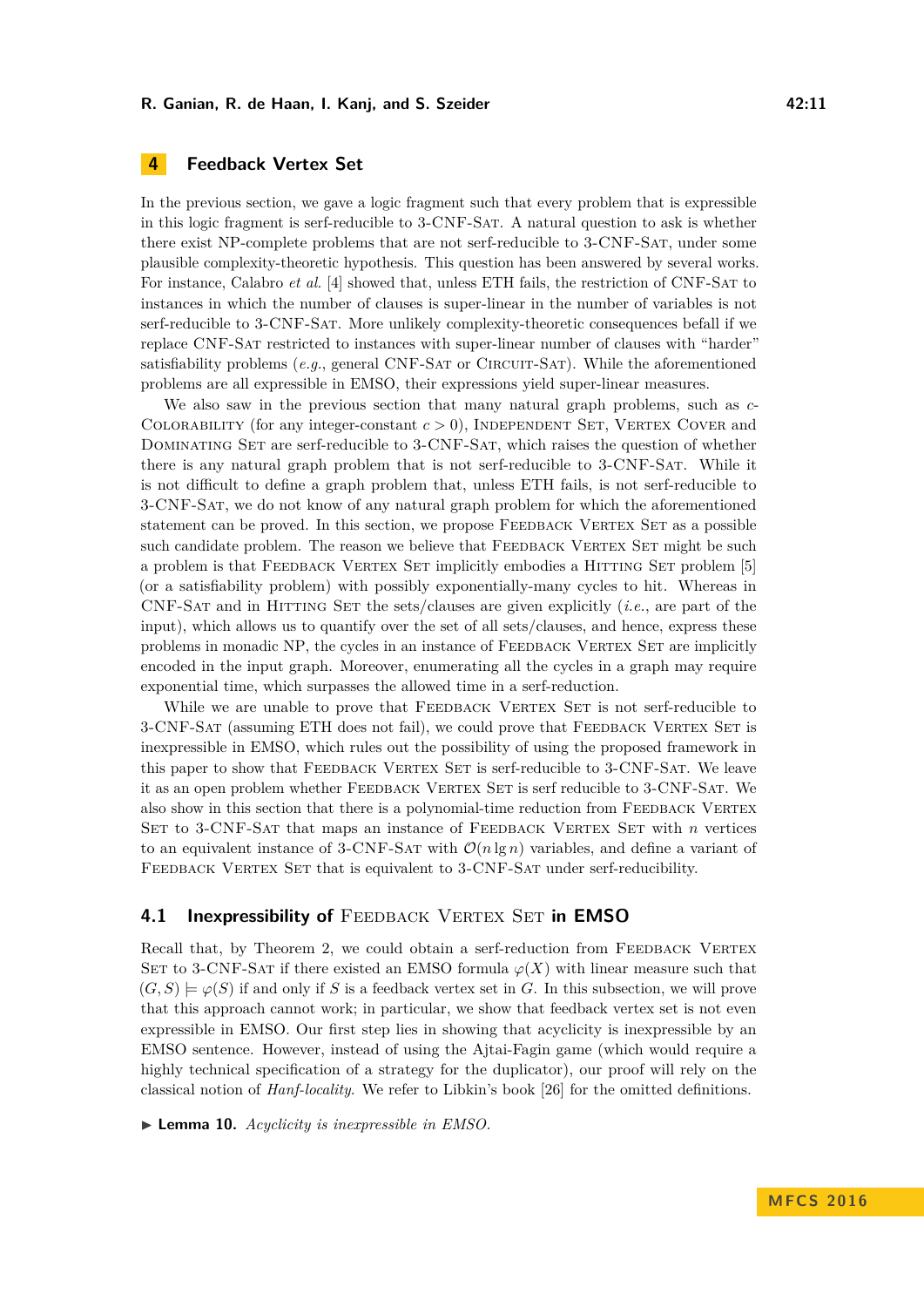#### **42:12 On Existential MSO and its Relation to ETH**

**Sketch of Proof.** Suppose for a contradiction that acyclicity is definable by an EMSO sentence  $\Psi = \exists Z_1 \dots Z_\ell \psi$ . Since  $\psi$  is a first-order sentence, it is Hanf-local. Let *G* be a path of length at least *r*. Since *G* is acyclic, we have  $G \models \Psi$ . Let  $U_1, \ldots, U_m$  witness this fact, that is,  $(G, U_1, \ldots, U_m) \models \psi$ . Let *a*, *b* be vertices of distance at least  $2d + 2$  from each other such that  $N_d^{(G,U_1,...,U_m)}(a)$  is isomorphic to  $N_d^{(G,U_1,...,U_m)}(b)$ . Let *p* be the unique endpoint of the path that is closer to  $b$  than to  $a$ , and let  $a'$  be the unique neighbor of  $a$  which is closer to  $p$  (than the other neighbor of  $a$ ), and let  $b'$  be that of  $b$ . We construct a new graph  $G'$ by removing edges  $aa'$  and  $bb'$  from  $G$  and adding edges  $ab'$  and  $ba'$  into  $G$ . We have that, for every vertex *c*,  $N_d^{(G,U_1,...,U_m)}(c) \approx N_d^{(G',U_1,...,U_m)}(c)$ . Observe that *G*<sup>*i*</sup> is not acyclic. To complete the proof, we use the Hanf-locality to prove that  $G'$  also satisfies  $\Psi$ .

▶ Lemma 11. FEEDBACK VERTEX SET *is inexpressible in EMSO logic*.

# **4.2 Reductions between** 3-CNF-SAT and FEEDBACK VERTEX SET

We now examine the existence of polynomial-time serf-reductions between 3-CNF-Sat and FEEDBACK VERTEX SET. Based on the framework in [\[13\]](#page-13-18), we can show that it is unlikely that 3-CNF-SAT is polynomial-time serf-reducible to FEEDBACK VERTEX SET:

**Proposition 12.** Unless the polynomial-time hierarchy collapses to its third level, 3-CNF-SAT is not polynomial-time serf-reducible to FEEDBACK VERTEX SET.

While we are unable to rule out—under plausible conditions—the existence of a polynomialtime serf-reduction from FEEDBACK VERTEX SET to 3-CNF-SAT, we give a polynomial-time reduction from FEEDBACK VERTEX SET to 3-CNF-SAT at the cost of a logarithmic factor increase in the number of variables in the 3-CNF-Sat instances. This reduction relies on the following characterization of FEEDBACK VERTEX SET that we prove: A graph *G* has a feedback vertex set of cardinality k if and only if there is a bijection  $\varphi: V(G) \longrightarrow [n]$  such that, for all  $uv, uw \in E(G)$ , we have

 $(\varphi(u) > k) \wedge (\varphi(v) > k) \wedge (\varphi(w) > k) \implies (\varphi(v) > \varphi(u)) \vee (\varphi(w) > \varphi(u)).$ 

Using the above characterization, we can reduce FEEDBACK VERTEX SET to 3-CNF-Sat by encoding each vertex using a block of lg *n* Boolean variables, and adding polynomiallymany 3-CNF clauses, each of logarithmic width, encoding the existence of a function  $\varphi$ satisfying the above property. We have:

 $\triangleright$  **Theorem 13.** *There is a polynomial-time many-one reduction that takes an instance*  $(G, k)$ *of* Feedback Vertex Set *and produces an equivalent instance F of* CNF-Sat *such that F has*  $\mathcal{O}(n \lg n)$  *variables,*  $n^{\mathcal{O}(1)}$  *clauses,* and *width*  $\mathcal{O}(\lg n)$ *, where*  $n = n(G)$ *.* 

We now define a variant of FEEDBACK VERTEX SET, denoted MONOCHROMATIC 3-FEEDBACK VERTEX SET, that we show to be equivalent under serf-reducibility to 3-CNF-SAT. An instance of MONOCHROMATIC 3-FEEDBACK VERTEX SET consists of a graph *G* and a nonnegative integer *k*. Each edge  $e \in E(G)$  is associated with a set of colors, denoted Colors(*e*). The question is to decide if there exists a subset  $Q \subseteq V(G)$  of vertices of cardinality at most *k* such that, for every 3-cycle *C* in *G* satisfying  $\bigcap_{e \in E(C)} \text{Colors}(e) \neq \emptyset$ , *C* contains at least one vertex of *Q*. That is, *Q* breaks every 3-cycle in *G* whose edges can all be assigned the same color from their color lists. It can be easily shown that MONOCHROMATIC 3-FEEDBACK VERTEX SET is NP-complete by adapting the standard reduction from VERTEX COVER to FEEDBACK VERTEX SET (the color lists of all edges are singletons and consist of the same color). By  $d$ -MONOCHROMATIC 3-FEEDBACK VERTEX SET, where  $d \geq 1$ , we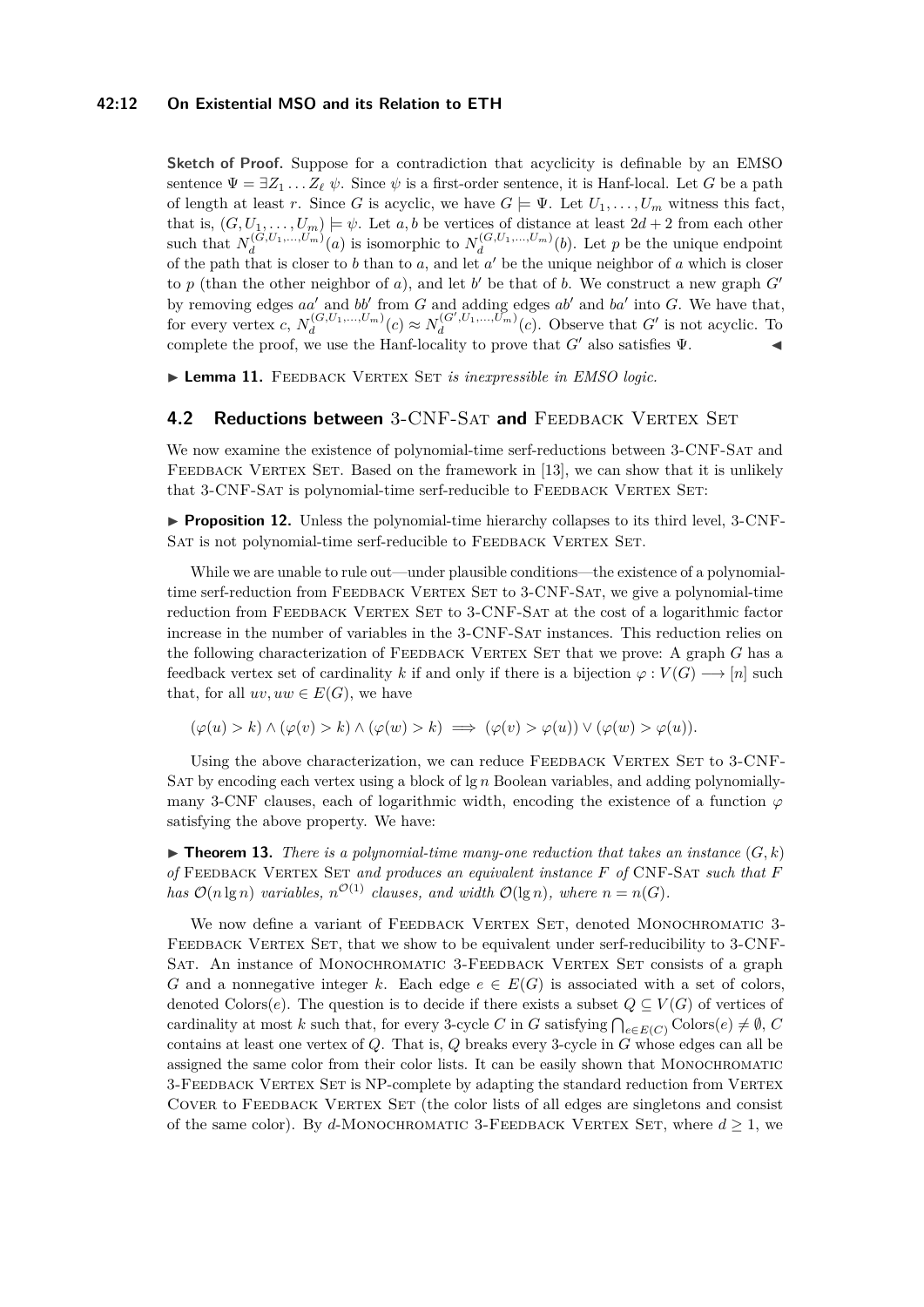denote the restriction of MONOCHROMATIC 3-FEEDBACK VERTEX SET to instances in which the total number of colors assigned is at most *d* (that is,  $|\bigcup_{e \in E(G)} \text{Colors}(e)| \leq d$ ). We have:

 $\triangleright$  **Theorem 14.** For any integer  $d > 10$ , 3-CNF-SAT and d-MONOCHROMATIC 3-FEEDBACK VERTEX SET are equivalent under serf-reductions. Therefore, d-MONOCHROMATIC 3-FEEDBACK VERTEX SET *is solvable in subexponential time if and only if ETH fails.* 

 $\triangleright$  Remark. A natural question to ask is whether serf-reducibility to 3-CNF-SAT is equivalent to the notion of self-sparsification (as in the sparsification lemma for 3-CNF-Sat): The existence of a subexponential-time self-reduction that reduces an instance of the problem to an equivalent instance whose (instance) size is linear in the designated parameter. These two notions, in general, seem to be orthogonal. On one hand, it can be shown that FEEDBACK VERTEX SET is self-sparsifiable  $[18, 27]$  $[18, 27]$  $[18, 27]$ , but this does not seem to imply that FEEDBACK VERTEX SET is serf-reducible to 3-CNF-SAT. On the other hand, CLIQUE is serf-reducible to 3-CNF-Sat, but unless ETH fails, Clique is not self-sparsifiable since this would imply that Clique is solvable in subexponential time.

## **References**

- <span id="page-12-9"></span>**1** Miklós Ajtai and Ronald Fagin. Reachability is harder for directed than for undirected finite graphs. *J. Symb. Log.*, 55(1):113–150, 1990.
- <span id="page-12-4"></span>**2** Miklós Ajtai, Ronald Fagin, and Larry J. Stockmeyer. The closure of monadic NP. *J. Comput. Syst. Sci.*, 60(3):660–716, 2000.
- <span id="page-12-5"></span>**3** Sanjeev Arora and Ronald Fagin. On winning strategies in Ehrenfeucht-Fraïssé games. *Theor. Comput. Sci.*, 174(1-2):97–121, 1997.
- <span id="page-12-10"></span>**4** Chris Calabro, Russell Impagliazzo, and Ramamohan Paturi. A duality between clause width and clause density for SAT. In *21st Annual IEEE Conference on Computational Complexity (CCC 2006), 16-20 July 2006, Prague, Czech Republic*, pages 252–260. IEEE Computer Society, 2006.
- <span id="page-12-11"></span>**5** Karthekeyan Chandrasekaran, Richard M. Karp, Erick Moreno-Centeno, and Santosh Vempala. Algorithms for implicit hitting set problems. In *Proceedings of the Twenty-Second Annual ACM-SIAM Symposium on Discrete Algorithms, SODA 2011, San Francisco, California, USA, January 23-25, 2011*, pages 614–629. SIAM, 2011.
- <span id="page-12-1"></span>**6** Jianer Chen, Benny Chor, Mike Fellows, Xiuzhen Huang, David Juedes, Iyad Kanj, and Ge Xia. Tight lower bounds for certain parameterized NP-hard problems. *Information and Computation*, 201(2):216–231, 2005.
- <span id="page-12-2"></span>**7** Jianer Chen, Xiuzhen Huang, Iyad Kanj, and Ge Xia. Strong computational lower bounds via parameterized complexity. *J. of Computer and System Sciences*, 72(8):1346–1367, 2006.
- <span id="page-12-6"></span>**8** Jianer Chen, Iyad Kanj, and Ge Xia. On parameterized exponential time complexity. *Theoretical Computer Science*, 410(27-29):2641–2648, 2009.
- <span id="page-12-8"></span>**9** Margaret B. Cozzens and Laura L. Kelleher. Dominating cliques in graphs. *Discrete Mathematics*, 86(1-3):101–116, 1990.
- <span id="page-12-3"></span>**10** Marek Cygan, Fedor V. Fomin, Alexander Golovnev, Alexander S. Kulikov, Ivan Mihajlin, Jakub Pachocki, and Arkadiusz Socala. Tight bounds for graph homomorphism and subgraph isomorphism. In *Proceedings of the Twenty-Seventh Annual ACM-SIAM Symposium on Discrete Algorithms, SODA 2016, Arlington, VA, USA, January 10-12, 2016*, pages 1643–1649, 2016.
- <span id="page-12-7"></span>**11** Marek Cygan, Fedor V. Fomin, Lukasz Kowalik, Daniel Lokshtanov, Dániel Marx, Marcin Pilipczuk, Michal Pilipczuk, and Saket Saurabh. *Parameterized Algorithms*. Springer, 2015.
- <span id="page-12-0"></span>**12** Evgeny Dantsin, Andreas Goerdt, Edward A. Hirsch, Ravi Kannan, Jon M. Kleinberg, Christos H. Papadimitriou, Prabhakar Raghavan, and Uwe Schöning. A deterministic